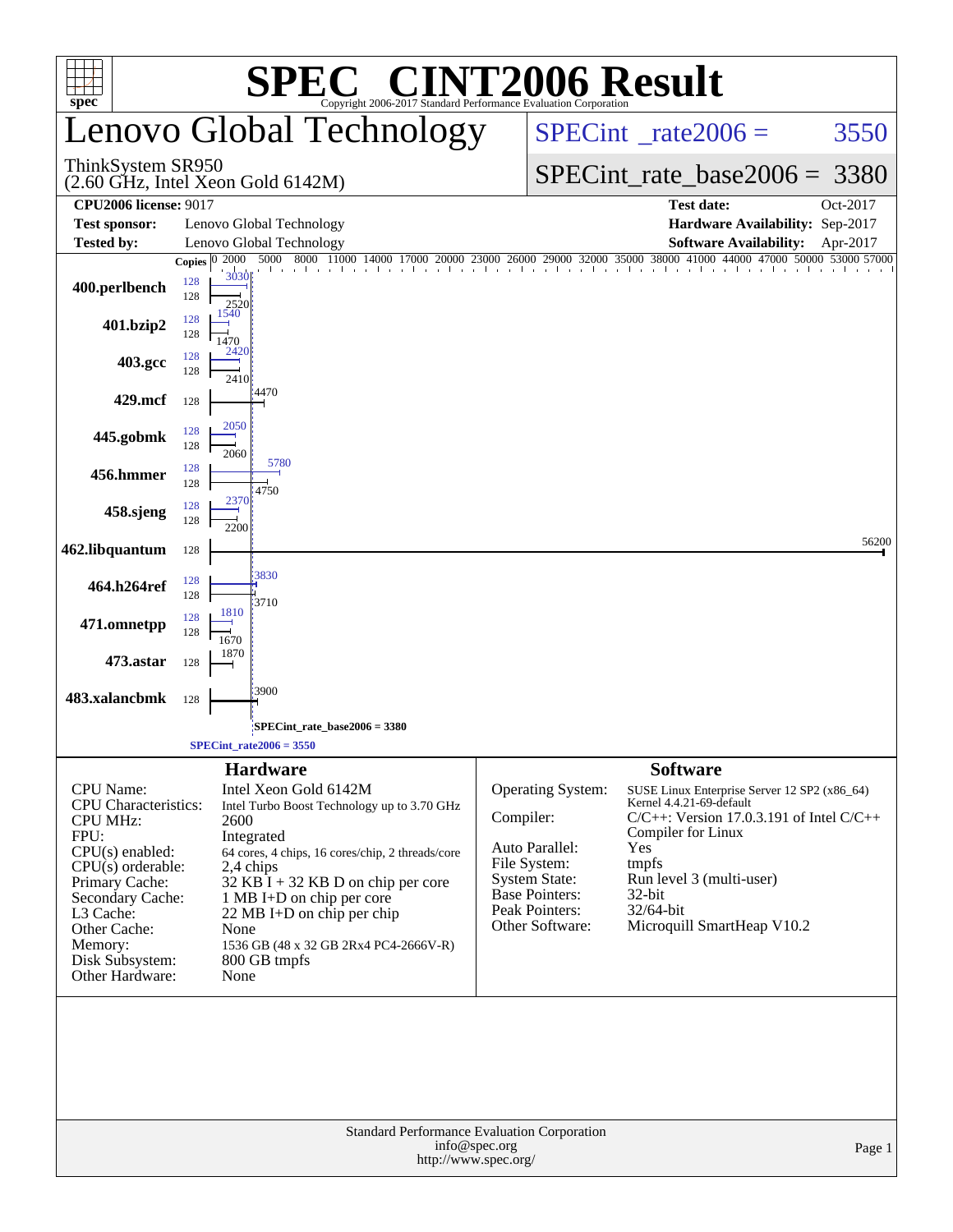

# enovo Global Technology

#### ThinkSystem SR950

(2.60 GHz, Intel Xeon Gold 6142M)

SPECint rate $2006 = 3550$ 

#### [SPECint\\_rate\\_base2006 =](http://www.spec.org/auto/cpu2006/Docs/result-fields.html#SPECintratebase2006) 3380

**[CPU2006 license:](http://www.spec.org/auto/cpu2006/Docs/result-fields.html#CPU2006license)** 9017 **[Test date:](http://www.spec.org/auto/cpu2006/Docs/result-fields.html#Testdate)** Oct-2017

**[Test sponsor:](http://www.spec.org/auto/cpu2006/Docs/result-fields.html#Testsponsor)** Lenovo Global Technology **[Hardware Availability:](http://www.spec.org/auto/cpu2006/Docs/result-fields.html#HardwareAvailability)** Sep-2017

**[Tested by:](http://www.spec.org/auto/cpu2006/Docs/result-fields.html#Testedby)** Lenovo Global Technology **[Software Availability:](http://www.spec.org/auto/cpu2006/Docs/result-fields.html#SoftwareAvailability)** Apr-2017

#### **[Results Table](http://www.spec.org/auto/cpu2006/Docs/result-fields.html#ResultsTable)**

|                    | <b>Base</b>   |                |       |                |       |                | <b>Peak</b>  |               |                |              |                |              |                |              |
|--------------------|---------------|----------------|-------|----------------|-------|----------------|--------------|---------------|----------------|--------------|----------------|--------------|----------------|--------------|
| <b>Benchmark</b>   | <b>Copies</b> | <b>Seconds</b> | Ratio | <b>Seconds</b> | Ratio | <b>Seconds</b> | <b>Ratio</b> | <b>Copies</b> | <b>Seconds</b> | <b>Ratio</b> | <b>Seconds</b> | <b>Ratio</b> | <b>Seconds</b> | <b>Ratio</b> |
| $ 400$ .perlbench  | 128           | 496            | 2520  | 496            | 2520  | 496            | 2520         | 128           | 412            | 3030         | 415            | 3010         | 413            | 3030         |
| 401.bzip2          | 128           | 846            | 1460  | 839            | 1470  | 837            | 1480l        | 128           | 800            | 1540         | 807            | 1530         | 798            | 1550         |
| $403.\mathrm{gcc}$ | 128           | 426            | 2420  | 428            | 2410  | 427            | 2410         | 128           | 428            | 2410         | 425            | 2420         | 426            | 2420         |
| $429$ .mcf         | 128           | 260            | 4490  | 261            | 4470  | 261            | 4470         | 128           | 260            | 4490         | 261            | 4470         | 261            | 4470         |
| $445$ .gobm $k$    | 128           | 654            | 2050  | 653            | 2060  | 653            | 2060         | 128           | 654            | 2050         | 654            | 2050         | 653            | 2050         |
| 456.hmmer          | 128           | 252            | 4740  | 252            | 4750  | 251            | 4750         | 128           | 208            | 5750         | 207            | 5780         | 206            | 5790         |
| $458$ .sjeng       | 128           | 704            | 2200  | 703            | 2200  | 703            | 2200         | 128           | 653            | 2370         | 653            | 2370         | 653            | 2370         |
| 462.libquantum     | 128           | 47.1           | 56300 | 47.2           | 56200 | 47.2           | 56100        | 128           | 47.1           | 56300        | 47.2           | 56200        | 47.2           | 56100        |
| 464.h264ref        | 128           | 767            | 3690  | 763            | 3710  | 759            | 3730         | 128           | 744            | 3810         | 739            | 3830         | 740            | 3830         |
| 471.omnetpp        | 128           | 480            | 1670  | 480            | 1670  | 480            | 1670         | 128           | 443            | 1810         | 442            | 1810         | 442            | 1810         |
| 473.astar          | 128           | 480            | 1870  | 480            | 1870  | 480            | 1870         | 128           | 480            | 1870         | 480            | 1870         | 480            | 1870         |
| 483.xalancbmk      | 128           | 226            | 3910  | 226            | 3900  | 227            | 3900l        | 128           | 226            | 3910         | 226            | 3900         | 227            | 3900         |

Results appear in the [order in which they were run.](http://www.spec.org/auto/cpu2006/Docs/result-fields.html#RunOrder) Bold underlined text [indicates a median measurement.](http://www.spec.org/auto/cpu2006/Docs/result-fields.html#Median)

#### **[Submit Notes](http://www.spec.org/auto/cpu2006/Docs/result-fields.html#SubmitNotes)**

 The numactl mechanism was used to bind copies to processors. The config file option 'submit' was used to generate numactl commands to bind each copy to a specific processor. For details, please see the config file.

#### **[Operating System Notes](http://www.spec.org/auto/cpu2006/Docs/result-fields.html#OperatingSystemNotes)**

 Stack size set to unlimited using "ulimit -s unlimited" Tmpfs filesystem can be set with: mount -t tmpfs -o size=800g tmpfs /home Process tuning setting:<br>echo 50000 > /proc echo 50000 > /proc/sys/kernel/sched\_cfs\_bandwidth\_slice\_us echo 240000000 > /proc/sys/kernel/sched\_latency\_ns echo 5000000 > /proc/sys/kernel/sched\_migration\_cost\_ns echo 100000000 > /proc/sys/kernel/sched\_min\_granularity\_ns echo 150000000 > /proc/sys/kernel/sched\_wakeup\_granularity\_ns

#### **[Platform Notes](http://www.spec.org/auto/cpu2006/Docs/result-fields.html#PlatformNotes)**

BIOS configuration: Choose Operating Mode set to Maximum Performance SNC set to Enable DCU Streamer Prefetcher set to Disable Stale AtoS set to Enable LLC dead line alloc set to Disable Sysinfo program /home/cpu2006-1.2-ic17.0u3/config/sysinfo.rev6993 Revision 6993 of 2015-11-06 (b5e8d4b4eb51ed28d7f98696cbe290c1) running on linux-boxi Fri Oct 27 21:33:25 2017 Continued on next page

> Standard Performance Evaluation Corporation [info@spec.org](mailto:info@spec.org) <http://www.spec.org/>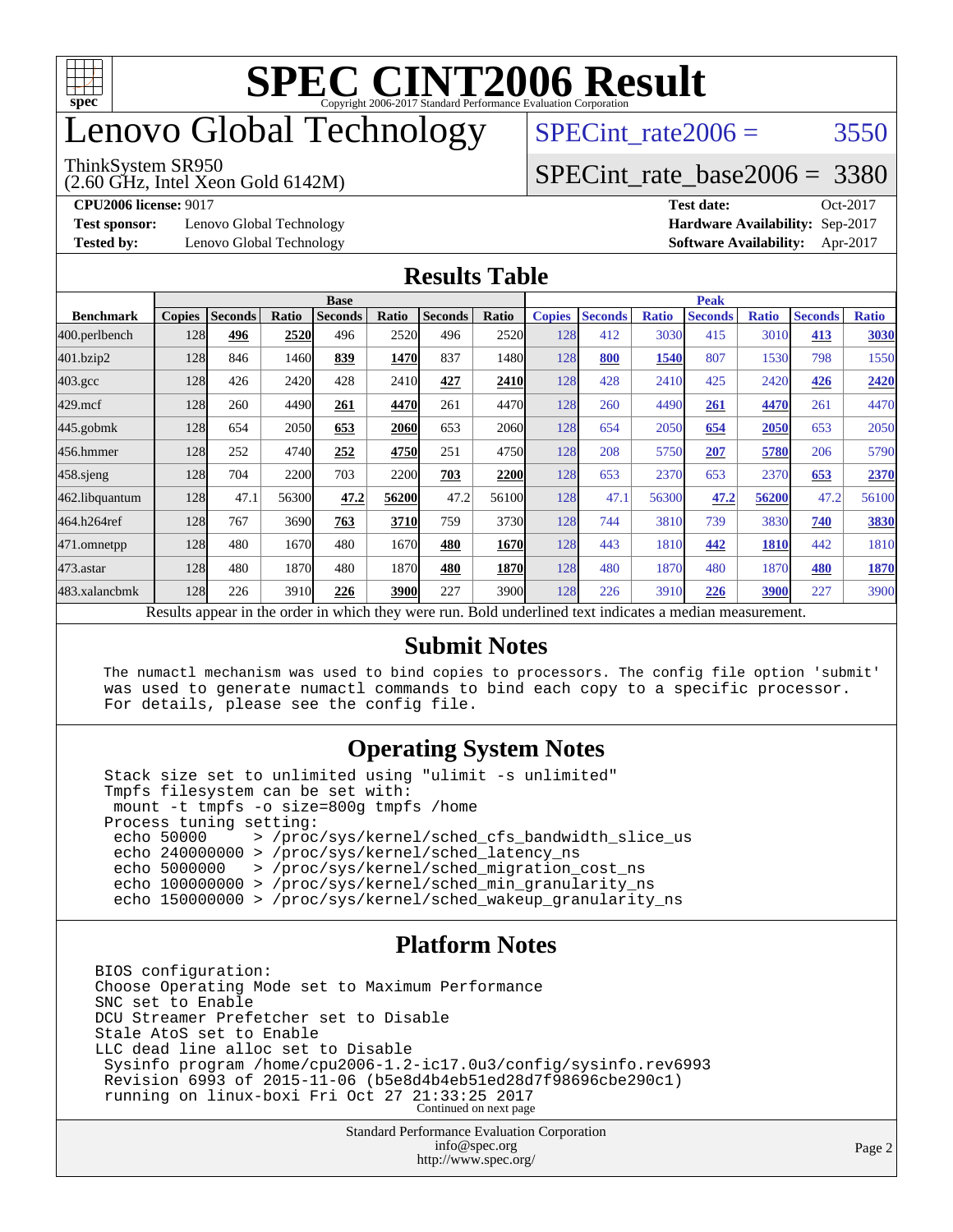

## enovo Global Technology

SPECint rate $2006 = 3550$ 

(2.60 GHz, Intel Xeon Gold 6142M) ThinkSystem SR950

[SPECint\\_rate\\_base2006 =](http://www.spec.org/auto/cpu2006/Docs/result-fields.html#SPECintratebase2006) 3380

**[Test sponsor:](http://www.spec.org/auto/cpu2006/Docs/result-fields.html#Testsponsor)** Lenovo Global Technology **[Hardware Availability:](http://www.spec.org/auto/cpu2006/Docs/result-fields.html#HardwareAvailability)** Sep-2017 **[Tested by:](http://www.spec.org/auto/cpu2006/Docs/result-fields.html#Testedby)** Lenovo Global Technology **[Software Availability:](http://www.spec.org/auto/cpu2006/Docs/result-fields.html#SoftwareAvailability)** Apr-2017

**[CPU2006 license:](http://www.spec.org/auto/cpu2006/Docs/result-fields.html#CPU2006license)** 9017 **[Test date:](http://www.spec.org/auto/cpu2006/Docs/result-fields.html#Testdate)** Oct-2017

#### **[Platform Notes \(Continued\)](http://www.spec.org/auto/cpu2006/Docs/result-fields.html#PlatformNotes)**

Standard Performance Evaluation Corporation [info@spec.org](mailto:info@spec.org) This section contains SUT (System Under Test) info as seen by some common utilities. To remove or add to this section, see: <http://www.spec.org/cpu2006/Docs/config.html#sysinfo> From /proc/cpuinfo model name : Intel(R) Xeon(R) Gold 6142M CPU @ 2.60GHz 4 "physical id"s (chips) 128 "processors" cores, siblings (Caution: counting these is hw and system dependent. The following excerpts from /proc/cpuinfo might not be reliable. Use with caution.) cpu cores : 16 siblings : 32 physical 0: cores 0 1 2 3 4 5 6 7 8 9 10 11 12 13 14 15 physical 1: cores 0 1 2 3 4 5 6 7 8 9 10 11 12 13 14 15 physical 2: cores 0 1 2 3 4 5 6 7 8 9 10 11 12 13 14 15 physical 3: cores 0 1 2 3 4 5 6 7 8 9 10 11 12 13 14 15 cache size : 22528 KB From /proc/meminfo MemTotal: 1584622892 kB HugePages\_Total: 0 Hugepagesize: 2048 kB From /etc/\*release\* /etc/\*version\* SuSE-release: SUSE Linux Enterprise Server 12 (x86\_64) VERSION = 12 PATCHLEVEL = 2 # This file is deprecated and will be removed in a future service pack or release. # Please check /etc/os-release for details about this release. os-release: NAME="SLES" VERSION="12-SP2" VERSION\_ID="12.2" PRETTY\_NAME="SUSE Linux Enterprise Server 12 SP2" ID="sles" ANSI\_COLOR="0;32" CPE\_NAME="cpe:/o:suse:sles:12:sp2" uname -a: Linux linux-boxi 4.4.21-69-default #1 SMP Tue Oct 25 10:58:20 UTC 2016 (9464f67) x86\_64 x86\_64 x86\_64 GNU/Linux run-level 3 Oct 27 21:28 SPEC is set to: /home/cpu2006-1.2-ic17.0u3<br>Filesystem Type Size Used Avail Size Used Avail Use% Mounted on tmpfs tmpfs 800G 5.0G 796G 1% /home Additional information from dmidecode: Continued on next page

<http://www.spec.org/>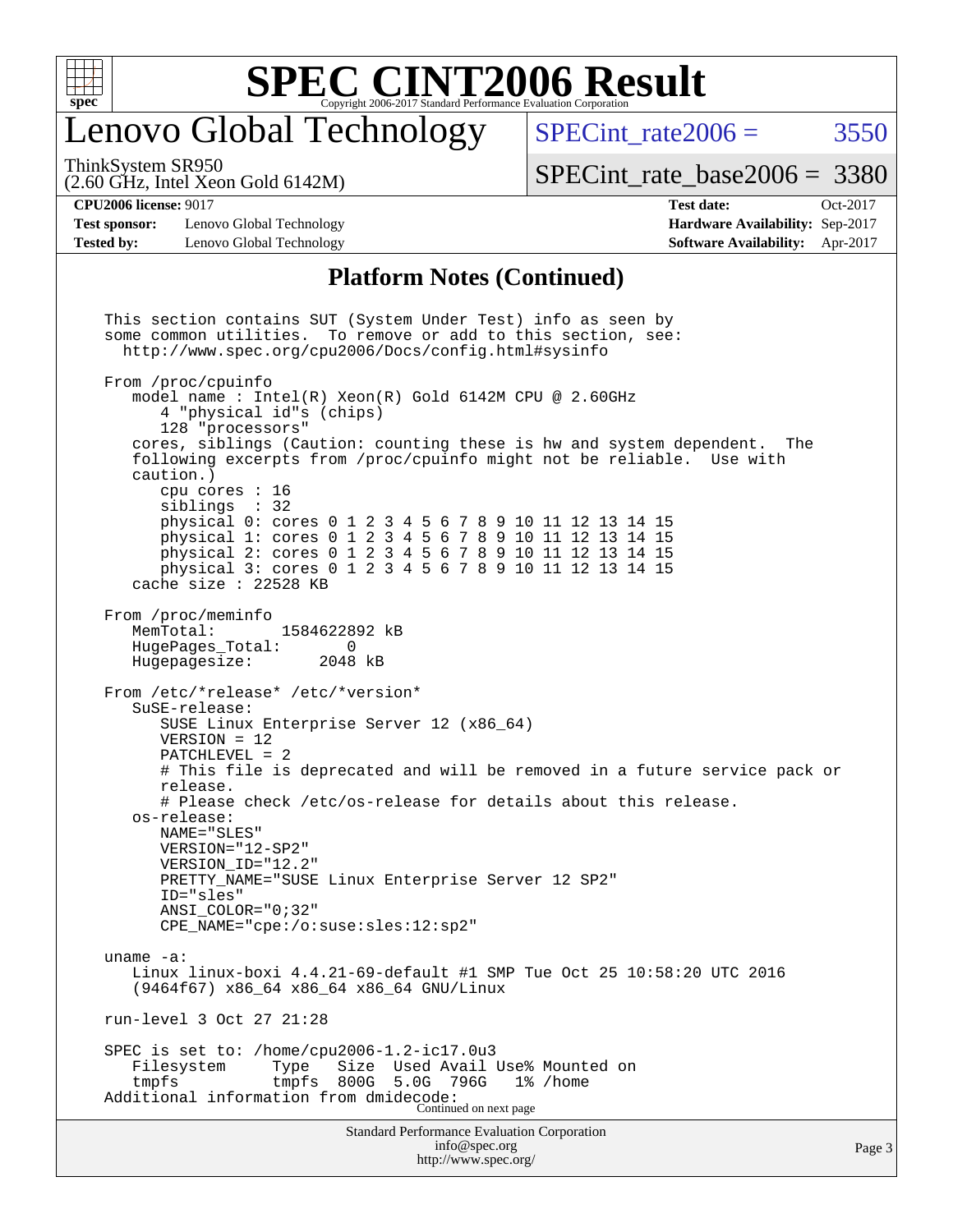

## enovo Global Technology

SPECint rate $2006 = 3550$ 

ThinkSystem SR950

(2.60 GHz, Intel Xeon Gold 6142M)

[SPECint\\_rate\\_base2006 =](http://www.spec.org/auto/cpu2006/Docs/result-fields.html#SPECintratebase2006) 3380

**[CPU2006 license:](http://www.spec.org/auto/cpu2006/Docs/result-fields.html#CPU2006license)** 9017 **[Test date:](http://www.spec.org/auto/cpu2006/Docs/result-fields.html#Testdate)** Oct-2017

**[Test sponsor:](http://www.spec.org/auto/cpu2006/Docs/result-fields.html#Testsponsor)** Lenovo Global Technology **[Hardware Availability:](http://www.spec.org/auto/cpu2006/Docs/result-fields.html#HardwareAvailability)** Sep-2017 **[Tested by:](http://www.spec.org/auto/cpu2006/Docs/result-fields.html#Testedby)** Lenovo Global Technology **[Software Availability:](http://www.spec.org/auto/cpu2006/Docs/result-fields.html#SoftwareAvailability)** Apr-2017

#### **[Platform Notes \(Continued\)](http://www.spec.org/auto/cpu2006/Docs/result-fields.html#PlatformNotes)**

 Warning: Use caution when you interpret this section. The 'dmidecode' program reads system data which is "intended to allow hardware to be accurately determined", but the intent may not be met, as there are frequent changes to hardware, firmware, and the "DMTF SMBIOS" standard.

 BIOS Lenovo -[PSE109F-1.10]- 09/25/2017 Memory: 48x NO DIMM NO DIMM 48x Samsung M393A4K40BB2-CTD 32 GB 2 rank 2666 MHz

(End of data from sysinfo program)

#### **[General Notes](http://www.spec.org/auto/cpu2006/Docs/result-fields.html#GeneralNotes)**

Environment variables set by runspec before the start of the run: LD\_LIBRARY\_PATH = "/home/cpu2006-1.2-ic17.0u3/lib/ia32:/home/cpu2006-1.2-ic17.0u3/lib/intel64:/home/cpu2006-1.2-ic17.0u3/sh10.2"

 Binaries compiled on a system with 1x Intel Core i7-4790 CPU + 32GB RAM memory using Redhat Enterprise Linux 7.2 Transparent Huge Pages enabled by default Filesystem page cache cleared with: shell invocation of 'sync; echo 3 > /proc/sys/vm/drop\_caches' prior to run runspec command invoked through numactl i.e.: numactl --interleave=all runspec <etc>

### **[Base Compiler Invocation](http://www.spec.org/auto/cpu2006/Docs/result-fields.html#BaseCompilerInvocation)**

[C benchmarks](http://www.spec.org/auto/cpu2006/Docs/result-fields.html#Cbenchmarks):

[icc -m32 -L/opt/intel/compilers\\_and\\_libraries\\_2017/linux/lib/ia32](http://www.spec.org/cpu2006/results/res2017q4/cpu2006-20171211-51051.flags.html#user_CCbase_intel_icc_c29f3ff5a7ed067b11e4ec10a03f03ae)

[C++ benchmarks:](http://www.spec.org/auto/cpu2006/Docs/result-fields.html#CXXbenchmarks)

[icpc -m32 -L/opt/intel/compilers\\_and\\_libraries\\_2017/linux/lib/ia32](http://www.spec.org/cpu2006/results/res2017q4/cpu2006-20171211-51051.flags.html#user_CXXbase_intel_icpc_8c35c7808b62dab9ae41a1aa06361b6b)

### **[Base Portability Flags](http://www.spec.org/auto/cpu2006/Docs/result-fields.html#BasePortabilityFlags)**

 400.perlbench: [-D\\_FILE\\_OFFSET\\_BITS=64](http://www.spec.org/cpu2006/results/res2017q4/cpu2006-20171211-51051.flags.html#user_basePORTABILITY400_perlbench_file_offset_bits_64_438cf9856305ebd76870a2c6dc2689ab) [-DSPEC\\_CPU\\_LINUX\\_IA32](http://www.spec.org/cpu2006/results/res2017q4/cpu2006-20171211-51051.flags.html#b400.perlbench_baseCPORTABILITY_DSPEC_CPU_LINUX_IA32) 401.bzip2: [-D\\_FILE\\_OFFSET\\_BITS=64](http://www.spec.org/cpu2006/results/res2017q4/cpu2006-20171211-51051.flags.html#user_basePORTABILITY401_bzip2_file_offset_bits_64_438cf9856305ebd76870a2c6dc2689ab) 403.gcc: [-D\\_FILE\\_OFFSET\\_BITS=64](http://www.spec.org/cpu2006/results/res2017q4/cpu2006-20171211-51051.flags.html#user_basePORTABILITY403_gcc_file_offset_bits_64_438cf9856305ebd76870a2c6dc2689ab) 429.mcf: [-D\\_FILE\\_OFFSET\\_BITS=64](http://www.spec.org/cpu2006/results/res2017q4/cpu2006-20171211-51051.flags.html#user_basePORTABILITY429_mcf_file_offset_bits_64_438cf9856305ebd76870a2c6dc2689ab) 445.gobmk: [-D\\_FILE\\_OFFSET\\_BITS=64](http://www.spec.org/cpu2006/results/res2017q4/cpu2006-20171211-51051.flags.html#user_basePORTABILITY445_gobmk_file_offset_bits_64_438cf9856305ebd76870a2c6dc2689ab) 456.hmmer: [-D\\_FILE\\_OFFSET\\_BITS=64](http://www.spec.org/cpu2006/results/res2017q4/cpu2006-20171211-51051.flags.html#user_basePORTABILITY456_hmmer_file_offset_bits_64_438cf9856305ebd76870a2c6dc2689ab) 458.sjeng: [-D\\_FILE\\_OFFSET\\_BITS=64](http://www.spec.org/cpu2006/results/res2017q4/cpu2006-20171211-51051.flags.html#user_basePORTABILITY458_sjeng_file_offset_bits_64_438cf9856305ebd76870a2c6dc2689ab) 462.libquantum: [-D\\_FILE\\_OFFSET\\_BITS=64](http://www.spec.org/cpu2006/results/res2017q4/cpu2006-20171211-51051.flags.html#user_basePORTABILITY462_libquantum_file_offset_bits_64_438cf9856305ebd76870a2c6dc2689ab) [-DSPEC\\_CPU\\_LINUX](http://www.spec.org/cpu2006/results/res2017q4/cpu2006-20171211-51051.flags.html#b462.libquantum_baseCPORTABILITY_DSPEC_CPU_LINUX) 464.h264ref: [-D\\_FILE\\_OFFSET\\_BITS=64](http://www.spec.org/cpu2006/results/res2017q4/cpu2006-20171211-51051.flags.html#user_basePORTABILITY464_h264ref_file_offset_bits_64_438cf9856305ebd76870a2c6dc2689ab) 471.omnetpp: [-D\\_FILE\\_OFFSET\\_BITS=64](http://www.spec.org/cpu2006/results/res2017q4/cpu2006-20171211-51051.flags.html#user_basePORTABILITY471_omnetpp_file_offset_bits_64_438cf9856305ebd76870a2c6dc2689ab)

Continued on next page

Standard Performance Evaluation Corporation [info@spec.org](mailto:info@spec.org) <http://www.spec.org/>

Page 4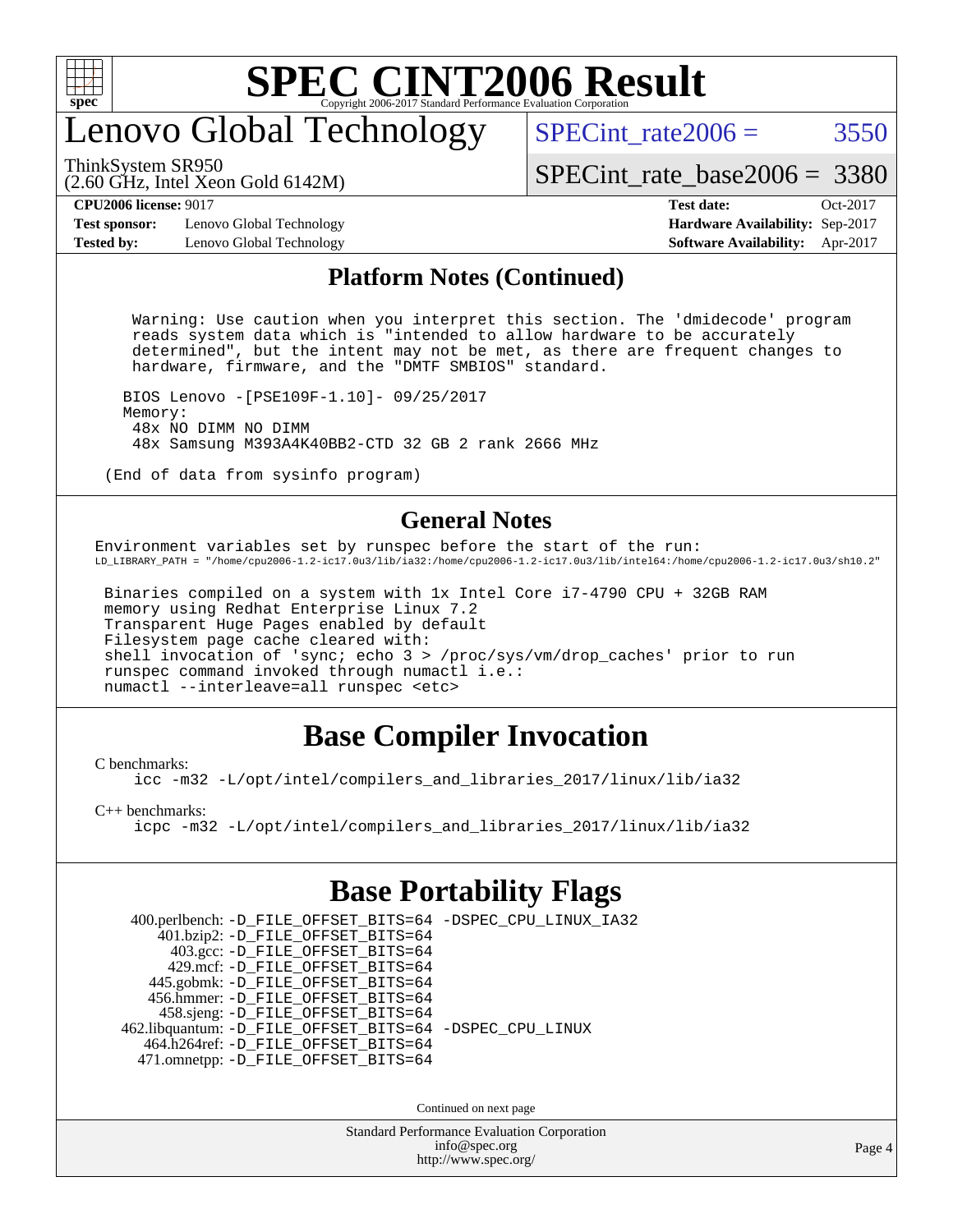

# enovo Global Technology

ThinkSystem SR950

SPECint rate $2006 = 3550$ 

[SPECint\\_rate\\_base2006 =](http://www.spec.org/auto/cpu2006/Docs/result-fields.html#SPECintratebase2006) 3380

(2.60 GHz, Intel Xeon Gold 6142M)

**[Test sponsor:](http://www.spec.org/auto/cpu2006/Docs/result-fields.html#Testsponsor)** Lenovo Global Technology **[Hardware Availability:](http://www.spec.org/auto/cpu2006/Docs/result-fields.html#HardwareAvailability)** Sep-2017

**[CPU2006 license:](http://www.spec.org/auto/cpu2006/Docs/result-fields.html#CPU2006license)** 9017 **[Test date:](http://www.spec.org/auto/cpu2006/Docs/result-fields.html#Testdate)** Oct-2017 **[Tested by:](http://www.spec.org/auto/cpu2006/Docs/result-fields.html#Testedby)** Lenovo Global Technology **[Software Availability:](http://www.spec.org/auto/cpu2006/Docs/result-fields.html#SoftwareAvailability)** Apr-2017

### **[Base Portability Flags \(Continued\)](http://www.spec.org/auto/cpu2006/Docs/result-fields.html#BasePortabilityFlags)**

473.astar: [-D\\_FILE\\_OFFSET\\_BITS=64](http://www.spec.org/cpu2006/results/res2017q4/cpu2006-20171211-51051.flags.html#user_basePORTABILITY473_astar_file_offset_bits_64_438cf9856305ebd76870a2c6dc2689ab)

483.xalancbmk: [-D\\_FILE\\_OFFSET\\_BITS=64](http://www.spec.org/cpu2006/results/res2017q4/cpu2006-20171211-51051.flags.html#user_basePORTABILITY483_xalancbmk_file_offset_bits_64_438cf9856305ebd76870a2c6dc2689ab) [-DSPEC\\_CPU\\_LINUX](http://www.spec.org/cpu2006/results/res2017q4/cpu2006-20171211-51051.flags.html#b483.xalancbmk_baseCXXPORTABILITY_DSPEC_CPU_LINUX)

### **[Base Optimization Flags](http://www.spec.org/auto/cpu2006/Docs/result-fields.html#BaseOptimizationFlags)**

[C benchmarks](http://www.spec.org/auto/cpu2006/Docs/result-fields.html#Cbenchmarks):

[-xCORE-AVX512](http://www.spec.org/cpu2006/results/res2017q4/cpu2006-20171211-51051.flags.html#user_CCbase_f-xCORE-AVX512) [-ipo](http://www.spec.org/cpu2006/results/res2017q4/cpu2006-20171211-51051.flags.html#user_CCbase_f-ipo) [-O3](http://www.spec.org/cpu2006/results/res2017q4/cpu2006-20171211-51051.flags.html#user_CCbase_f-O3) [-no-prec-div](http://www.spec.org/cpu2006/results/res2017q4/cpu2006-20171211-51051.flags.html#user_CCbase_f-no-prec-div) [-qopt-prefetch](http://www.spec.org/cpu2006/results/res2017q4/cpu2006-20171211-51051.flags.html#user_CCbase_f-qopt-prefetch) [-qopt-mem-layout-trans=3](http://www.spec.org/cpu2006/results/res2017q4/cpu2006-20171211-51051.flags.html#user_CCbase_f-qopt-mem-layout-trans_170f5be61cd2cedc9b54468c59262d5d)

[C++ benchmarks:](http://www.spec.org/auto/cpu2006/Docs/result-fields.html#CXXbenchmarks)

[-xCORE-AVX512](http://www.spec.org/cpu2006/results/res2017q4/cpu2006-20171211-51051.flags.html#user_CXXbase_f-xCORE-AVX512) [-ipo](http://www.spec.org/cpu2006/results/res2017q4/cpu2006-20171211-51051.flags.html#user_CXXbase_f-ipo) [-O3](http://www.spec.org/cpu2006/results/res2017q4/cpu2006-20171211-51051.flags.html#user_CXXbase_f-O3) [-no-prec-div](http://www.spec.org/cpu2006/results/res2017q4/cpu2006-20171211-51051.flags.html#user_CXXbase_f-no-prec-div) [-qopt-prefetch](http://www.spec.org/cpu2006/results/res2017q4/cpu2006-20171211-51051.flags.html#user_CXXbase_f-qopt-prefetch) [-qopt-mem-layout-trans=3](http://www.spec.org/cpu2006/results/res2017q4/cpu2006-20171211-51051.flags.html#user_CXXbase_f-qopt-mem-layout-trans_170f5be61cd2cedc9b54468c59262d5d) [-Wl,-z,muldefs](http://www.spec.org/cpu2006/results/res2017q4/cpu2006-20171211-51051.flags.html#user_CXXbase_link_force_multiple1_74079c344b956b9658436fd1b6dd3a8a) [-L/sh10.2 -lsmartheap](http://www.spec.org/cpu2006/results/res2017q4/cpu2006-20171211-51051.flags.html#user_CXXbase_SmartHeap_b831f2d313e2fffa6dfe3f00ffc1f1c0)

#### **[Base Other Flags](http://www.spec.org/auto/cpu2006/Docs/result-fields.html#BaseOtherFlags)**

[C benchmarks](http://www.spec.org/auto/cpu2006/Docs/result-fields.html#Cbenchmarks):

403.gcc: [-Dalloca=\\_alloca](http://www.spec.org/cpu2006/results/res2017q4/cpu2006-20171211-51051.flags.html#b403.gcc_baseEXTRA_CFLAGS_Dalloca_be3056838c12de2578596ca5467af7f3)

#### **[Peak Compiler Invocation](http://www.spec.org/auto/cpu2006/Docs/result-fields.html#PeakCompilerInvocation)**

[C benchmarks \(except as noted below\)](http://www.spec.org/auto/cpu2006/Docs/result-fields.html#Cbenchmarksexceptasnotedbelow):

[icc -m32 -L/opt/intel/compilers\\_and\\_libraries\\_2017/linux/lib/ia32](http://www.spec.org/cpu2006/results/res2017q4/cpu2006-20171211-51051.flags.html#user_CCpeak_intel_icc_c29f3ff5a7ed067b11e4ec10a03f03ae)

400.perlbench: [icc -m64](http://www.spec.org/cpu2006/results/res2017q4/cpu2006-20171211-51051.flags.html#user_peakCCLD400_perlbench_intel_icc_64bit_bda6cc9af1fdbb0edc3795bac97ada53)

401.bzip2: [icc -m64](http://www.spec.org/cpu2006/results/res2017q4/cpu2006-20171211-51051.flags.html#user_peakCCLD401_bzip2_intel_icc_64bit_bda6cc9af1fdbb0edc3795bac97ada53)

456.hmmer: [icc -m64](http://www.spec.org/cpu2006/results/res2017q4/cpu2006-20171211-51051.flags.html#user_peakCCLD456_hmmer_intel_icc_64bit_bda6cc9af1fdbb0edc3795bac97ada53)

458.sjeng: [icc -m64](http://www.spec.org/cpu2006/results/res2017q4/cpu2006-20171211-51051.flags.html#user_peakCCLD458_sjeng_intel_icc_64bit_bda6cc9af1fdbb0edc3795bac97ada53)

[C++ benchmarks:](http://www.spec.org/auto/cpu2006/Docs/result-fields.html#CXXbenchmarks)

[icpc -m32 -L/opt/intel/compilers\\_and\\_libraries\\_2017/linux/lib/ia32](http://www.spec.org/cpu2006/results/res2017q4/cpu2006-20171211-51051.flags.html#user_CXXpeak_intel_icpc_8c35c7808b62dab9ae41a1aa06361b6b)

#### **[Peak Portability Flags](http://www.spec.org/auto/cpu2006/Docs/result-fields.html#PeakPortabilityFlags)**

 400.perlbench: [-DSPEC\\_CPU\\_LP64](http://www.spec.org/cpu2006/results/res2017q4/cpu2006-20171211-51051.flags.html#b400.perlbench_peakCPORTABILITY_DSPEC_CPU_LP64) [-DSPEC\\_CPU\\_LINUX\\_X64](http://www.spec.org/cpu2006/results/res2017q4/cpu2006-20171211-51051.flags.html#b400.perlbench_peakCPORTABILITY_DSPEC_CPU_LINUX_X64) 401.bzip2: [-DSPEC\\_CPU\\_LP64](http://www.spec.org/cpu2006/results/res2017q4/cpu2006-20171211-51051.flags.html#suite_peakCPORTABILITY401_bzip2_DSPEC_CPU_LP64) 403.gcc: [-D\\_FILE\\_OFFSET\\_BITS=64](http://www.spec.org/cpu2006/results/res2017q4/cpu2006-20171211-51051.flags.html#user_peakPORTABILITY403_gcc_file_offset_bits_64_438cf9856305ebd76870a2c6dc2689ab) 429.mcf: [-D\\_FILE\\_OFFSET\\_BITS=64](http://www.spec.org/cpu2006/results/res2017q4/cpu2006-20171211-51051.flags.html#user_peakPORTABILITY429_mcf_file_offset_bits_64_438cf9856305ebd76870a2c6dc2689ab)

Continued on next page

Standard Performance Evaluation Corporation [info@spec.org](mailto:info@spec.org) <http://www.spec.org/>

Page 5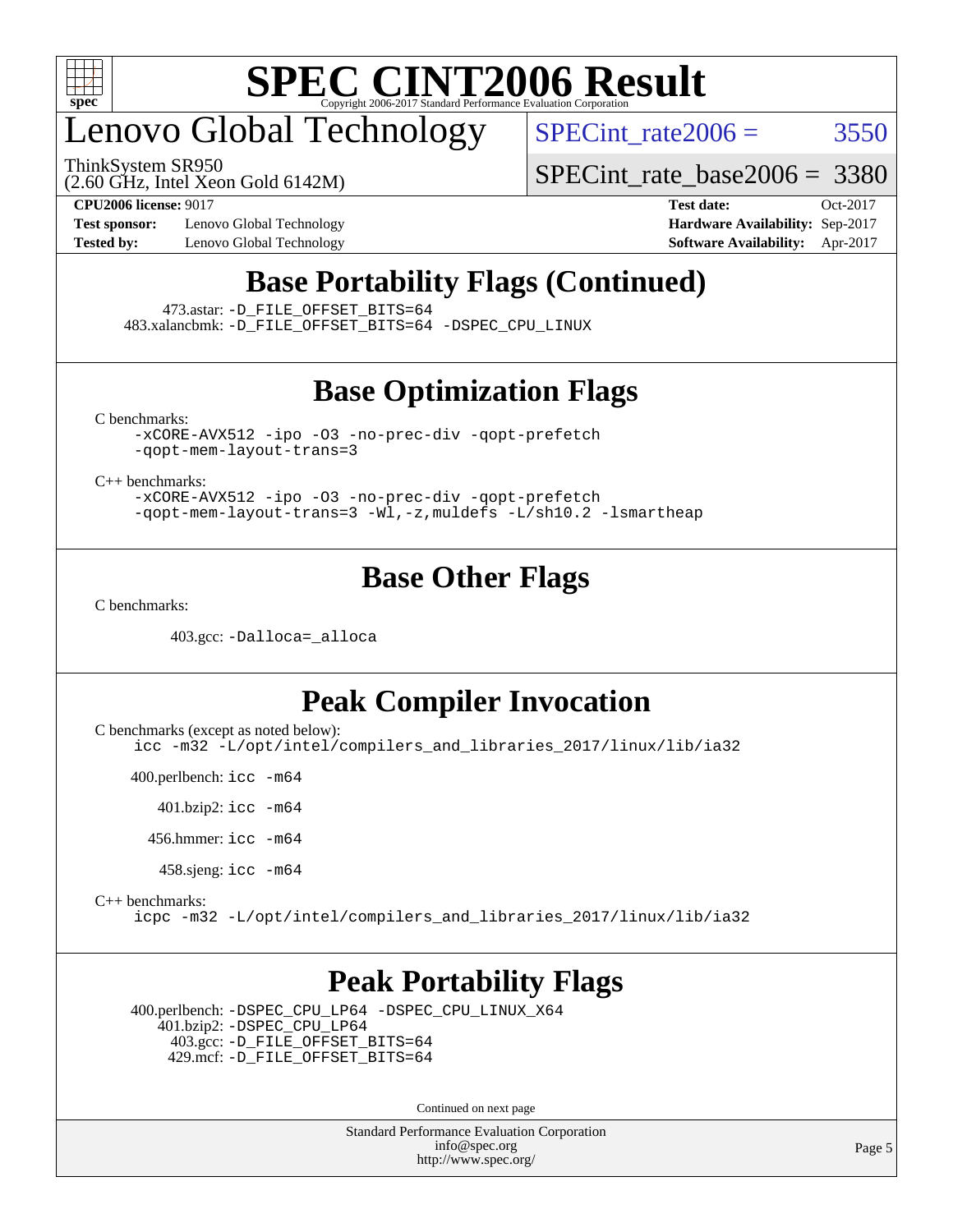

enovo Global Technology

SPECint rate  $2006 = 3550$ 

(2.60 GHz, Intel Xeon Gold 6142M) ThinkSystem SR950

[SPECint\\_rate\\_base2006 =](http://www.spec.org/auto/cpu2006/Docs/result-fields.html#SPECintratebase2006) 3380

**[Test sponsor:](http://www.spec.org/auto/cpu2006/Docs/result-fields.html#Testsponsor)** Lenovo Global Technology **[Hardware Availability:](http://www.spec.org/auto/cpu2006/Docs/result-fields.html#HardwareAvailability)** Sep-2017 **[Tested by:](http://www.spec.org/auto/cpu2006/Docs/result-fields.html#Testedby)** Lenovo Global Technology **[Software Availability:](http://www.spec.org/auto/cpu2006/Docs/result-fields.html#SoftwareAvailability)** Apr-2017

**[CPU2006 license:](http://www.spec.org/auto/cpu2006/Docs/result-fields.html#CPU2006license)** 9017 **[Test date:](http://www.spec.org/auto/cpu2006/Docs/result-fields.html#Testdate)** Oct-2017

### **[Peak Portability Flags \(Continued\)](http://www.spec.org/auto/cpu2006/Docs/result-fields.html#PeakPortabilityFlags)**

 445.gobmk: [-D\\_FILE\\_OFFSET\\_BITS=64](http://www.spec.org/cpu2006/results/res2017q4/cpu2006-20171211-51051.flags.html#user_peakPORTABILITY445_gobmk_file_offset_bits_64_438cf9856305ebd76870a2c6dc2689ab) 456.hmmer: [-DSPEC\\_CPU\\_LP64](http://www.spec.org/cpu2006/results/res2017q4/cpu2006-20171211-51051.flags.html#suite_peakCPORTABILITY456_hmmer_DSPEC_CPU_LP64) 458.sjeng: [-DSPEC\\_CPU\\_LP64](http://www.spec.org/cpu2006/results/res2017q4/cpu2006-20171211-51051.flags.html#suite_peakCPORTABILITY458_sjeng_DSPEC_CPU_LP64) 462.libquantum: [-D\\_FILE\\_OFFSET\\_BITS=64](http://www.spec.org/cpu2006/results/res2017q4/cpu2006-20171211-51051.flags.html#user_peakPORTABILITY462_libquantum_file_offset_bits_64_438cf9856305ebd76870a2c6dc2689ab) [-DSPEC\\_CPU\\_LINUX](http://www.spec.org/cpu2006/results/res2017q4/cpu2006-20171211-51051.flags.html#b462.libquantum_peakCPORTABILITY_DSPEC_CPU_LINUX) 464.h264ref: [-D\\_FILE\\_OFFSET\\_BITS=64](http://www.spec.org/cpu2006/results/res2017q4/cpu2006-20171211-51051.flags.html#user_peakPORTABILITY464_h264ref_file_offset_bits_64_438cf9856305ebd76870a2c6dc2689ab) 471.omnetpp: [-D\\_FILE\\_OFFSET\\_BITS=64](http://www.spec.org/cpu2006/results/res2017q4/cpu2006-20171211-51051.flags.html#user_peakPORTABILITY471_omnetpp_file_offset_bits_64_438cf9856305ebd76870a2c6dc2689ab) 473.astar: [-D\\_FILE\\_OFFSET\\_BITS=64](http://www.spec.org/cpu2006/results/res2017q4/cpu2006-20171211-51051.flags.html#user_peakPORTABILITY473_astar_file_offset_bits_64_438cf9856305ebd76870a2c6dc2689ab) 483.xalancbmk: [-D\\_FILE\\_OFFSET\\_BITS=64](http://www.spec.org/cpu2006/results/res2017q4/cpu2006-20171211-51051.flags.html#user_peakPORTABILITY483_xalancbmk_file_offset_bits_64_438cf9856305ebd76870a2c6dc2689ab) [-DSPEC\\_CPU\\_LINUX](http://www.spec.org/cpu2006/results/res2017q4/cpu2006-20171211-51051.flags.html#b483.xalancbmk_peakCXXPORTABILITY_DSPEC_CPU_LINUX)

### **[Peak Optimization Flags](http://www.spec.org/auto/cpu2006/Docs/result-fields.html#PeakOptimizationFlags)**

[C benchmarks](http://www.spec.org/auto/cpu2006/Docs/result-fields.html#Cbenchmarks):

```
 400.perlbench: -prof-gen(pass 1) -prof-use(pass 2) -xCORE-AVX512(pass 2)
                -par-num-threads=1(pass 1) -ipo(pass 2) -O3(pass 2)
                -no-prec-div(pass 2) -auto-ilp32 -qopt-mem-layout-trans=3
        401.bzip2: -prof-gen(pass 1) -prof-use(pass 2) -xCORE-AVX512(pass 2)
                -par-num-threads=1(pass 1) -ipo(pass 2) -O3(pass 2)
                -no-prec-div(pass 2) -qopt-prefetch -auto-ilp32
                -qopt-mem-layout-trans=3
          403.gcc: -xCORE-AVX512 -ipo -O3 -no-prec-div
                -qopt-mem-layout-trans=3
        429.mcf: basepeak = yes
       445.gobmk: -prof-gen(pass 1) -prof-use(pass 2) -xCORE-AVX512(pass 2)
                -par-num-threads=1(pass 1) -ipo(pass 2) -O3(pass 2)
                -no-prec-div(pass 2) -qopt-mem-layout-trans=3
       456.hmmer: -xCORE-AVX512 -ipo -O3 -no-prec-div -unroll2 -auto-ilp32
                -qopt-mem-layout-trans=3
        458.sjeng: -prof-gen(pass 1) -prof-use(pass 2) -xCORE-AVX512(pass 2)
                -par-num-threads=1(pass 1) -ipo(pass 2) -O3(pass 2)
                -no-prec-div(pass 2) -unroll4 -auto-ilp32
                -qopt-mem-layout-trans=3
    462.libquantum: basepeak = yes
      464.h264ref: -prof-gen(pass 1) -prof-use(pass 2) -xCORE-AVX512(pass 2)
                -par-num-threads=1(pass 1) -ipo(pass 2) -O3(pass 2)
                -no-prec-div(pass 2) -unroll2 -qopt-mem-layout-trans=3
C++ benchmarks:
```
Continued on next page

Standard Performance Evaluation Corporation [info@spec.org](mailto:info@spec.org) <http://www.spec.org/>